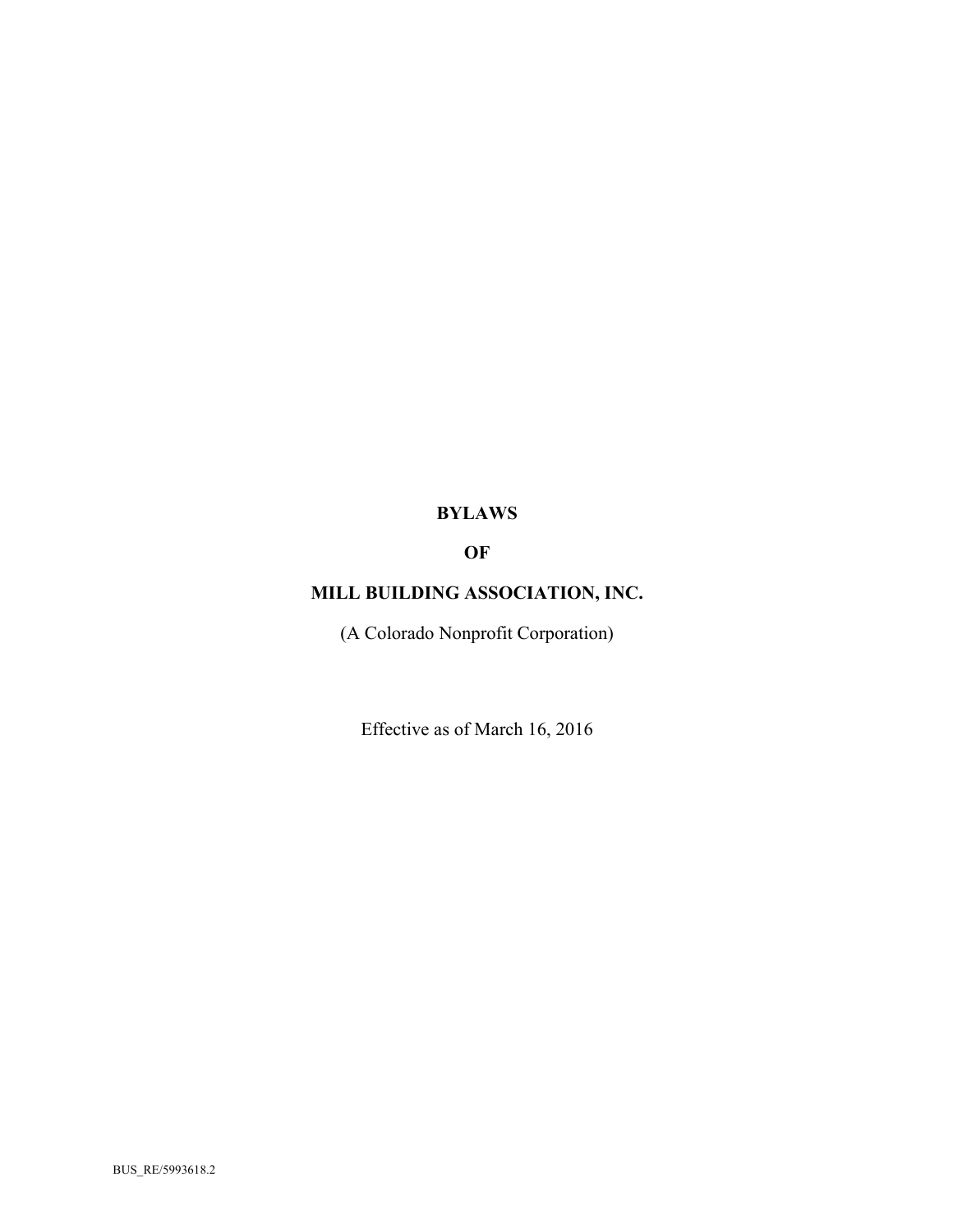#### **BYLAWS OF MILL BUILDING ASSOCIATION, INC.**

#### (a Colorado Nonprofit Corporation)

The name of the corporation shall be the Mill Building Association, Inc., a Colorado nonprofit corporation (the "Association"). Capitalized terms not otherwise defined herein shall have those meanings set forth in the Declaration of Condominium for the Mill Building Condominium recorded in the records of the Clerk and Recorder of Pitkin County, Colorado (as amended, modified or supplemented from time to time, the "Declaration").

#### **ARTICLE I PURPOSES AND ASSENT OF MEMBERS**

1. Purposes. The specific purposes for which the Association is formed are (i) to provide for maintenance, preservation, and control of the Condominium Units and Common Elements within that certain tract of real property situated in Pitkin County, Colorado, as more fully described in Exhibit A of the Declaration; and (ii) to promote the health, safety, and welfare of the Members of the Association, residents, and occupants of the property described above (the "Project").

2. Assent. All present or future Members of the Association, tenants, future tenants, or any other persons using the facilities of the Project in any manner are subject to these Bylaws and any rules adopted by the Executive Board pursuant to these Bylaws. The mere acquisition or rental of any of the Units of the Project or the mere act of occupancy of one of those Units shall constitute an acceptance and ratification of these Bylaws and an agreement to comply with said rules.

#### **ARTICLE II OFFICES**

1. Business Offices. The initial principal office of the Association in the State of Colorado shall be located at 730 E. Durant Avenue, Suite 200, Aspen, CO 81611. The Association may have such other offices, either within or outside the State of Colorado, as the Executive Board may determine or as the affairs of the Association may require from time to time.

2. Registered Office. The Association shall have and continuously maintain in the State of Colorado a registered office, and a registered agent whose office is identical with such registered office, as required by the Colorado Revised Nonprofit Corporation Act. The registered office may but need be identical with the principal office in the State of Colorado, and the address of the registered office may be changed from time to time by the Executive Board.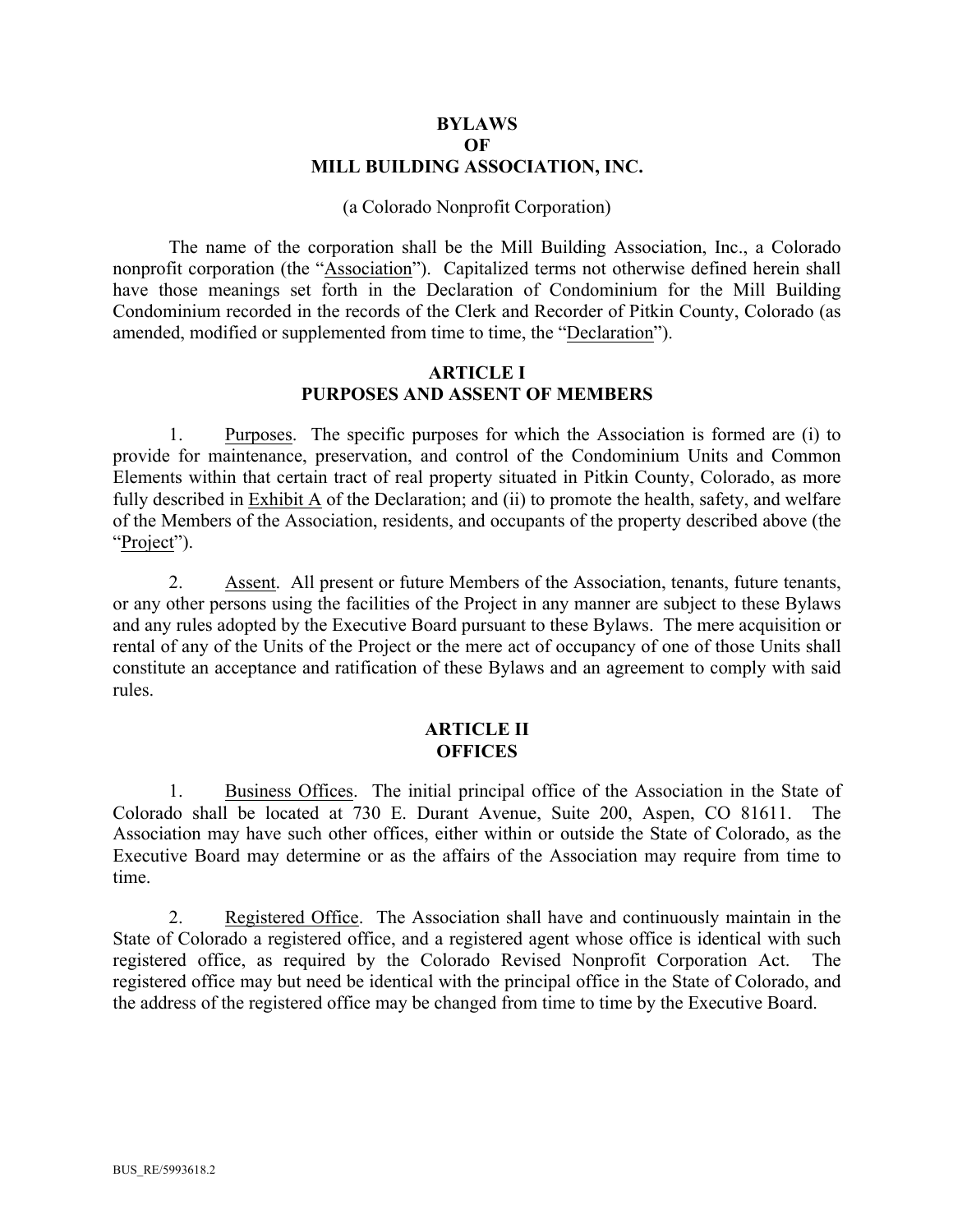## **ARTICLE III MEMBERS**

1. Membership. As provided in the Declaration, ownership of a Unit is required in order to qualify for membership in the Association.

2. Representation on Executive Board. If title to a Unit is held by a firm, corporation, partnership, association or other legal entity or any combination thereof, or if any individual or entity shall have title to more than one Unit, then in either case that individual or entity may appoint, by a writing furnished to the Association, a delegate to represent each such Unit as a candidate for, and if elected, as a member of, the Executive Board. Such delegate shall not vote as a Member of the Association unless such person shall be appointed by a proxy executed in conformance with Paragraph 6 of Article IV of these Bylaws to cast the voting interest of the Unit which he represents.

3. Responsibilities of Members. Any person, including Declarant, on becoming an owner of a Unit, shall automatically become a Member of the Association and shall be subject to these Bylaws. Such membership shall terminate without any formal action by the Association whenever such person ceases to own a Unit, but such termination shall not relieve or release any such former owner from any liability or obligation incurred under, or in any way connected with, the Association during the period of such ownership, or impair any rights or remedies which the Executive Board of the Association or others may have against such former owner arising out of ownership of the Unit and membership in the Association and the covenants and obligations incident thereto.

4. Membership Certificates. No certificates of stock shall be issued by the **Association** 

5. Classes of Members. The corporation shall have one class of Members.

6. Voting Rights. Each Unit shall be allocated a vote on the affairs of the Association as set forth on Exhibit B of the Condominium Declaration of the Mill Building Condominium. The Association shall not have a vote with respect to any Unit which may be owned by it. Declarant shall be entitled to vote with respect to any Units owned by it.

## **ARTICLE IV MEETINGS OF MEMBERS**

1. Annual Meeting. The first annual meeting of the Members of the Association shall be held within one (1) year after the date of adoption of these Bylaws. Thereafter, the annual meetings of the Members shall be held on a date and at a time selected by the Executive Board in September of each year (or other month as selected by the Executive Board), for the purpose of electing Directors and for the transaction of any other business as may come before the meeting. If the day fixed for the annual meeting shall be a legal holiday in the State of Colorado, such meeting shall be held on the next succeeding business day. If the election of Directors shall not be held on the day designated herein for any annual meeting, or at any adjournment thereof, the Executive Board shall cause the election to be held at a special meeting of the Members as soon thereafter as conveniently may be.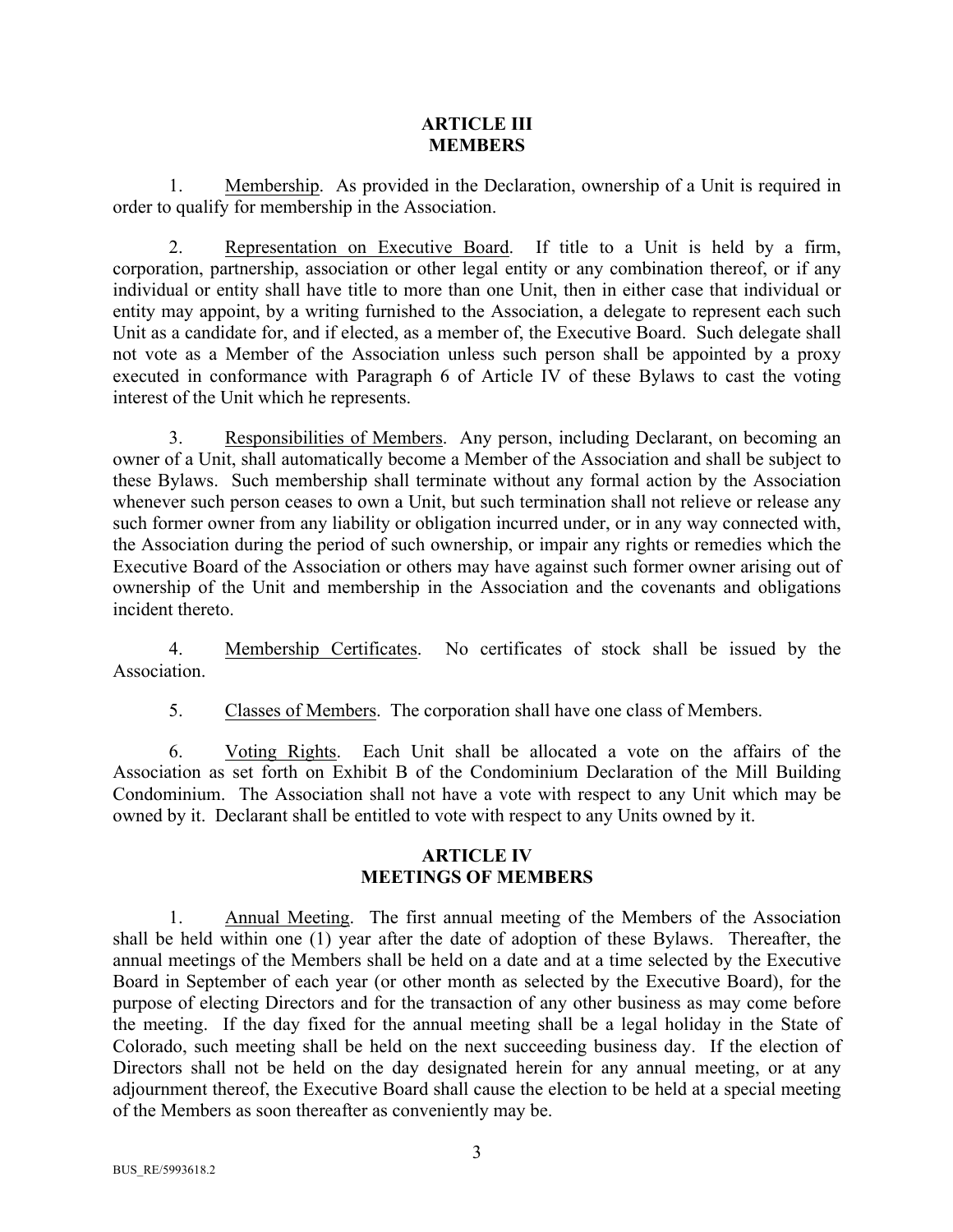2. Special Meetings. Special meetings of the Members of the Association may be called by the President, the Executive Board, or by Members having an ownership interest in the Common Area representing at least one-fourth of the total ownership interests in the Common Area.

3. Place of Meeting. The Executive Board of the Association may designate any place, either within or without the State of Colorado, as the place of meeting for any annual meeting or for any special meeting called by the Executive Board. If no designation is made or if a special meeting be otherwise called, the place of meeting shall be the registered office of the Association in the State of Colorado; but if all of the Members shall meet at any time and place, either within or without the State of Colorado, and consent to the holding of a meeting, such meeting shall be valid without call or notice, and at such meeting any corporate action may be taken.

4. Notice of Meetings. Written notice stating the place, day and hour of any meeting of Members shall be delivered, either personally or by mail, to each Member entitled to vote at such meeting, not less than ten (10) or more than fifty (50) days before the date of such meeting, by or at the direction of the President, or the Secretary, or the officers or persons calling the meeting. In case of a special meeting or when required by statute or by these Bylaws, the purpose or purposes for which the meeting is called shall be stated in the notice. If mailed, the notice of a meeting shall be deemed to be delivered when deposited in the United States mail addressed to the Member at his or her address as it appears on the records of the Association, with postage thereon prepaid. The notice of any meeting shall be physically posted in a conspicuous place, to the extent that such posting is feasible and practicable.

In accordance with Section 38-33.3-308(2)(b)(I) of the Colorado Common Interest Ownership Act ("CCIOA"), the Executive Board is encouraged to provide all required notices and agendas in electronic form, by posting on a web site or otherwise, in addition to printed form. If such electronic means are available, the Executive Board shall provide notice of all regular and special meetings of Members by electronic mail to all Members who so request and who furnish the Association with their electronic mail addresses. Electronic notice of a special meeting shall be given as soon as possible but at least 24 hours before the meeting.

Notice of an annual or regular meeting shall include a description of any matter or matters to be considered at such meeting if such matter or matters must be approved by Members or if the Members' approval will be sought for the following: conflict of interest transactions, indemnification of a member of the Executive Board, amendment of Articles of Incorporation or Bylaws by the Executive Board or Members, merger, sale of property other than in the regular course of business, or dissolution of the Association. In case of notice of a special meeting, the notice shall include the purpose or purposes for which the meeting is called. When giving notice of an annual, regular, or special meeting of Members, the Association shall give notice of a matter a Member intends to raise at the meeting if (i) the Association is requested in writing to do so by a person entitled to call a special meeting, and (ii) the request is received by the Secretary or President at least ten days before the Association gives notice of the meeting.

Written notice from the Association to its Members is effective at the earliest of: (i) the date received; (ii) five days after its deposit in the United States mail, as evidenced by the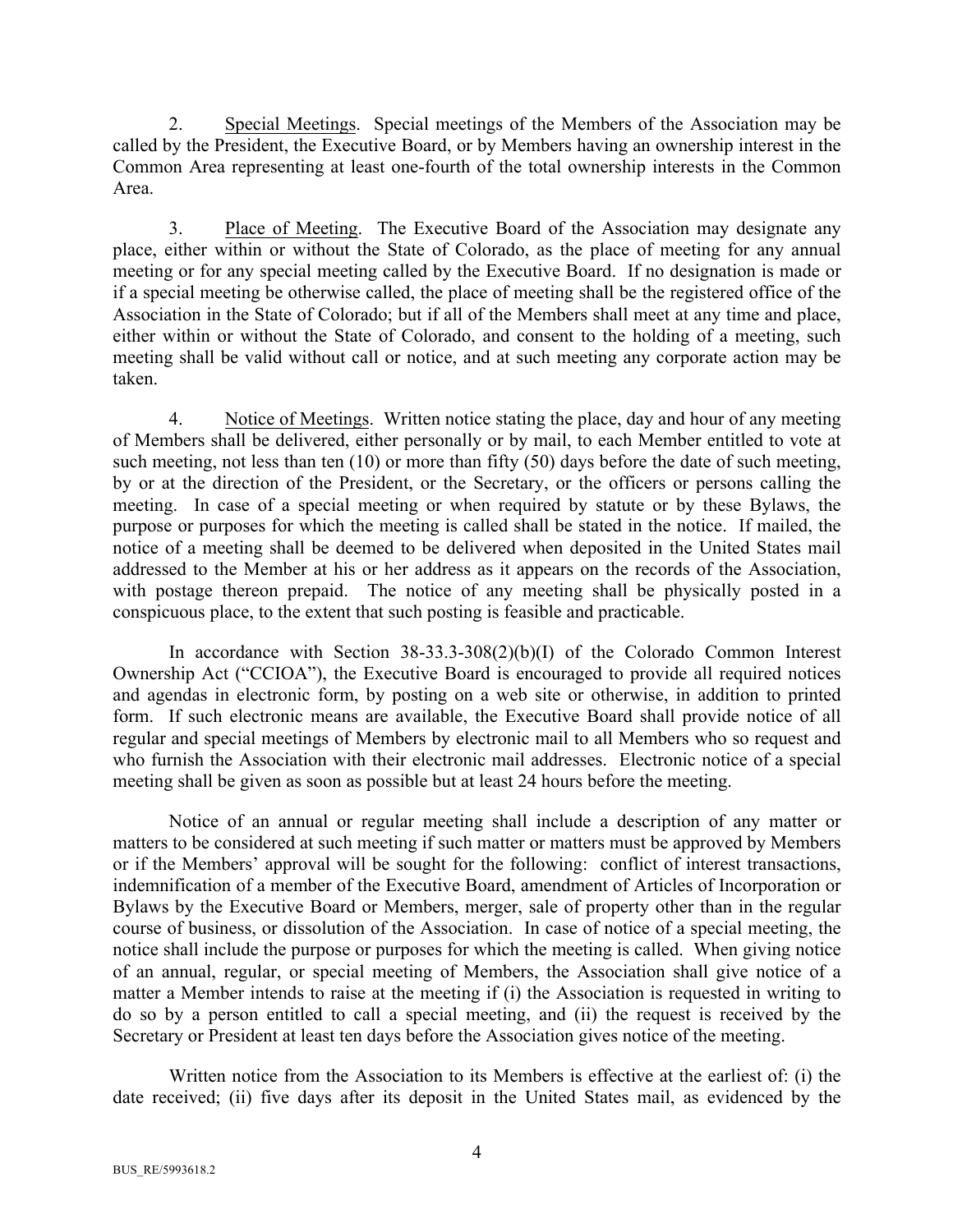postmark, if mailed correctly addressed and with first class postage affixed; or (iii) the date shown on the return receipt, if mailed by registered or certified mail, return receipt requested, and the receipt is signed by or on behalf of the addressee.

5. Quorum. Except as otherwise provided in these Bylaws, the presence in person or by proxy of the Association Members possessing sufficient votes to constitute one-fourth of the votes of all Members shall constitute a quorum, and such Members present in person or by proxy shall constitute the Members entitled to vote upon any issue presented at a meeting at which a quorum is present. A majority of votes entitled to be cast by such Members present in person or by proxy shall be sufficient to make decisions binding on all Members, unless a different number or method of voting is expressly required by statute or by the Declaration, the Articles of Incorporation of the Association, or these Bylaws. If a quorum is not present at any meeting of the Members, a majority of the Members present may adjourn the meeting from time to time without further notice. Upon the request of one-fourth of the Members present at the meeting or represented by proxy, a vote on any matter affecting the Project on which all Members are entitled to vote shall be by secret ballot.

6. Proxies. At any meeting of the Members, a Member entitled to vote may vote by proxy executed in writing by the Member or by his or her duly authorized attorney-in-fact. A Member may not revoke a proxy given pursuant to this provision except by actual notice of revocation to the person presiding over a meeting of the Association. A proxy is void if it is not dated or purports to be revocable without notice and shall not be valid if obtained through fraud or misrepresentation. No proxy shall be valid after eleven (11) months from the date of its execution, unless otherwise provided in the proxy. Proxies shall be filed with the Secretary of the Association at or before the appointed time of each meeting.

7. Action by Written Ballot. A vote on any action that may be taken at an annual, regular, or special meeting of Members may be taken without a meeting if the Association delivers a written ballot to every Member entitled to vote on the matter which sets forth each proposed action and provides an opportunity to vote for or against each proposed action. All solicitations for votes by written ballot shall indicate the number of responses needed to meet quorum requirements, state the percentage of approvals necessary to approve each matter other than election of members to the Executive Board, specify the time by which the ballot must be received by the Association in order to be counted, and be accompanied by written information regarding the matter to be voted upon. Approval by written ballot shall be valid when the number of votes cast by ballot equals or exceeds the quorum required at a meeting authorizing the action and the number of approvals equals the number required to approve the matter at a meeting.

8. Acceptance or Rejection of Action of Member. The Association is entitled to reject a vote, consent, written ballot, waiver, proxy appointment, or proxy appointment revocation, if the Secretary of the Association or other officer or agent authorized to tabulate votes, acting in good faith, has reasonable basis for doubt about the validity of the signature on it or about the signatory's authority to sign for the Member. The Association and its officer or agent who accepts or rejects a vote, consent, written ballot, waiver, proxy appointment, or proxy appointment revocation in good faith and in accordance with the standards of Section 38-33.3-310 of CCIOA are not liable in damages for the consequences of the acceptance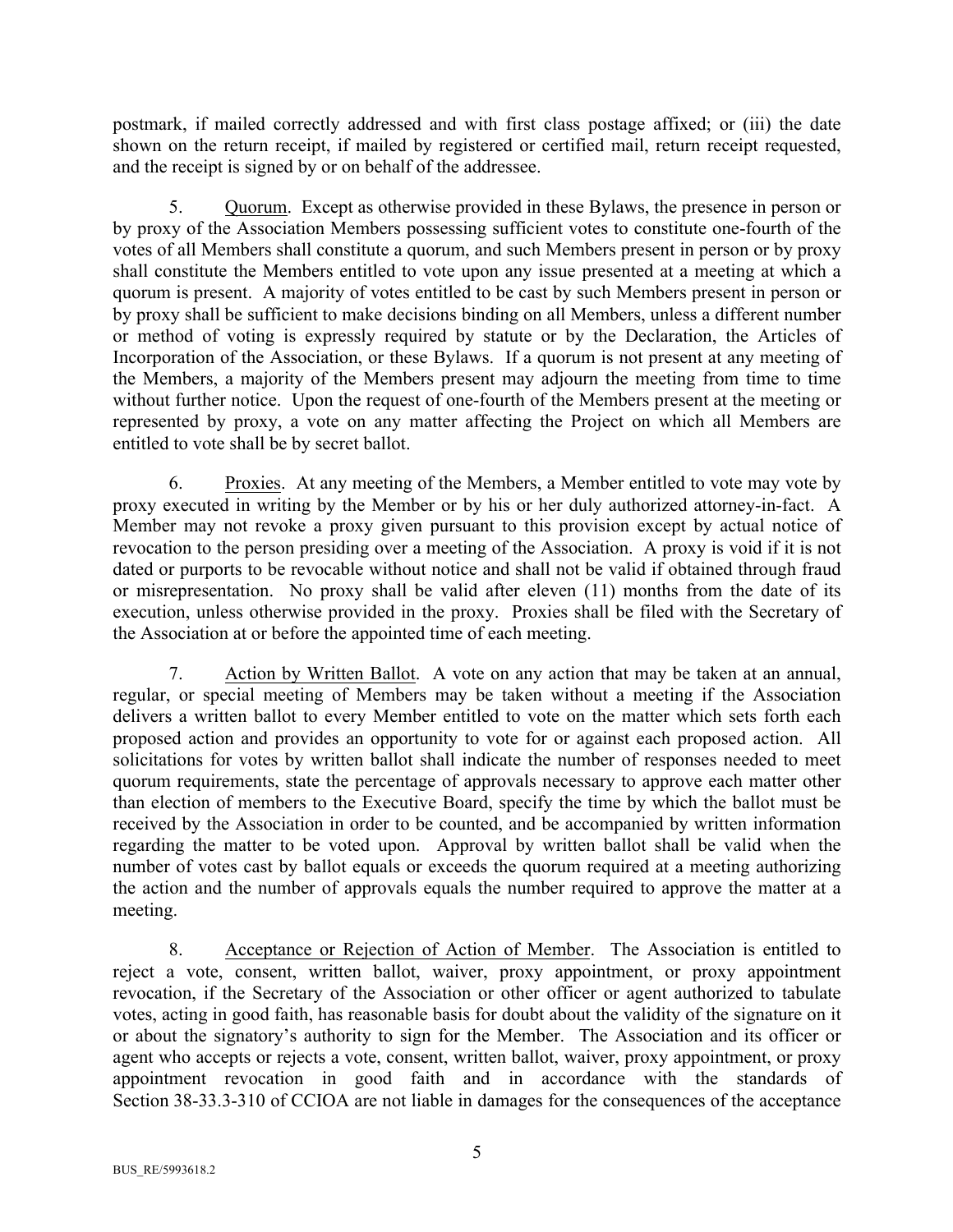or rejection. Any action of the Association based on the acceptance or rejection of a vote, consent, written ballot, waiver, proxy appointment, or proxy appointment revocation under Section 38-33.3-310 of CCIOA is valid unless a court of competent jurisdiction determines otherwise.

9. Conduct of Meetings of Members and of Executive Board. All meetings of the Members, and of the Executive Board, shall be open to every Member, or to any person designated by a Member in writing as the Member's representative, and all Members or designated representatives so desiring shall be permitted to attend, listen, and speak at an appropriate time during the deliberations and proceedings; except that, for regular and special meetings of the Executive Board, Members who are not Executive Board members may not participate in any deliberation or discussion unless expressly so authorized by a vote of the majority of a quorum of the Executive Board. The Executive Board may place reasonable time restrictions on those persons speaking during the meeting, but shall permit a Member or a Member's designated representative to speak before the Executive Board votes on an item under discussion, in addition to any other opportunities to speak. If more than one (1) person desires to address an issue and there are opposing views, the Executive Board shall provide for a reasonable number of persons to speak on each side of the issue.

10. Election of Directors. Cumulative voting for Directors shall not be permitted. When any vote is taken by the Members for the contested election of a Director, such election shall be held by secret ballot.

11. Secret Ballot Procedure. At the discretion of the Executive Board, or upon the request of twenty (20%) percent of the Members who are present at the meeting or are represented by proxy, if a quorum has been achieved, a vote on any matter affecting the Association on which all Members are entitled to vote shall be by secret ballot. If secret ballots are used for any vote, ballots shall be counted by a neutral third party or by a committee of volunteers, where such volunteers shall be Members who are selected by the Executive Board; provided, however, that no such volunteer shall be a member of the Executive Board, or, in the case of a contested election, shall not be a candidate for such position. The results of a vote taken by secret ballot shall be reported without reference to the names, addresses or other identifying information of Members participating in such vote.

# **ARTICLE V EXECUTIVE BOARD**

1. General Powers. The affairs of the Association shall be managed by its Executive Board. Members of the Executive Board need not be residents of the State of Colorado but must be either Members or an agent of Declarant.

2. Number. The number of Members of the Executive Board shall be five (5) to be elected as provided in Section 6.5 of the Declaration.

3. Tenure. The terms of office of the initial Executive Board as set forth in the Articles of Incorporation of the Association shall be set as they among themselves decide. The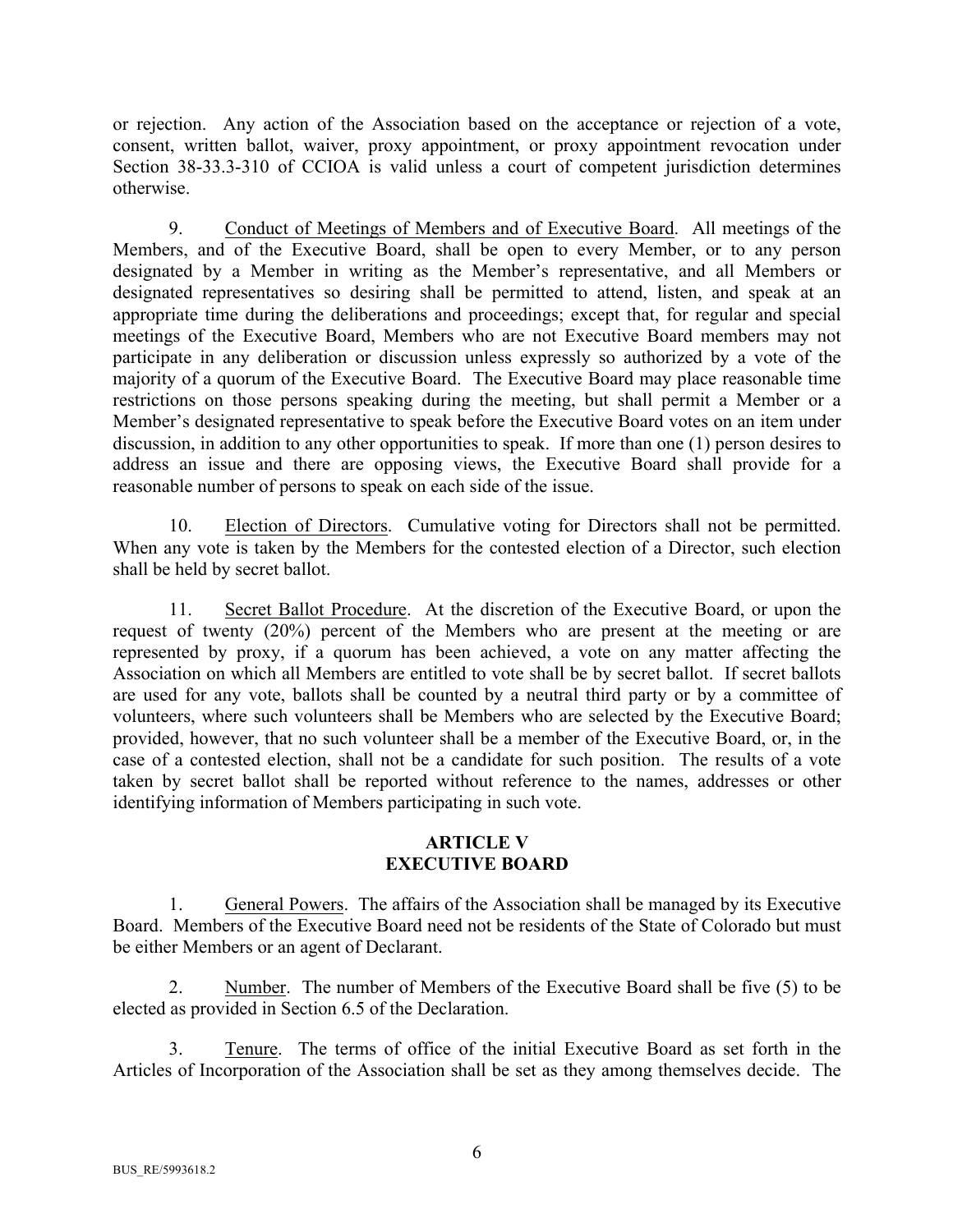members of the Executive Board shall hold office until their successors have been elected and qualified.

4. Regular Meetings. A regular annual meeting of the Executive Board shall be held immediately after, and at the same place as, the annual meeting of Members. The Executive Board may provide by resolution the time and place, either within or without the State of Colorado, for the holding of additional regular meetings of the Executive Board without other notice than such resolution. The Executive Board may also hold meetings by telephone conference call.

5. Special Meetings. Special meetings of the Executive Board may be called by or at the request of the President or any two (2) members of the Executive Board. The person or persons authorized to call special meetings of the Executive Board may fix any place, either within or without the State of Colorado, as the place for holding any special meeting of the Board called by them.

6. Notice of Meetings. Notice of each meeting of the Executive Board, whether annual, regular, or special, shall be given to each member of the Executive Board. If such notice is given either (a) by personally delivering written notice to a member of the Executive Board; (b) by personally telephoning such member of the Executive Board; or (c) by sending an email to the email address of such member of the Executive Board, it shall be so given at least two (2) days prior to the meeting. If such notice is given by depositing a written notice in the United States mail, postage prepaid, it shall be so given at least four (4) days prior to the meeting. The notice of all meetings shall state the place, date and hour thereof, but need not, unless otherwise required by statute, state the purpose or purposes thereof.

7. Quorum. A majority of the Executive Board shall constitute a quorum for the transaction of business at any meeting of the Board; but if less than a majority of the Directors are present at said meeting, a majority of the Directors present may adjourn the meeting from time to time without further notice.

8. Manner of Acting. The act of a majority of the Directors present at a meeting at which a quorum is present shall be the act of the Executive Board, unless the act of a greater number is required by law or by these Bylaws.

9. Other Powers and Duties. Without limiting the generality of the powers and duties set forth in Paragraph 1 of this Article, the Executive Board shall be empowered and shall have the following powers and duties:

(a) to administer and enforce the covenants, conditions, restrictions, easements, uses, limitations, obligations, as set forth in the Declaration, as well as any rules, policies, and procedures of the Association;

(b) to adopt rules, policies, or procedures regarding notice, hearings, imposition of fines, and schedule of fines associated with enforcement of covenants, rules, and policies;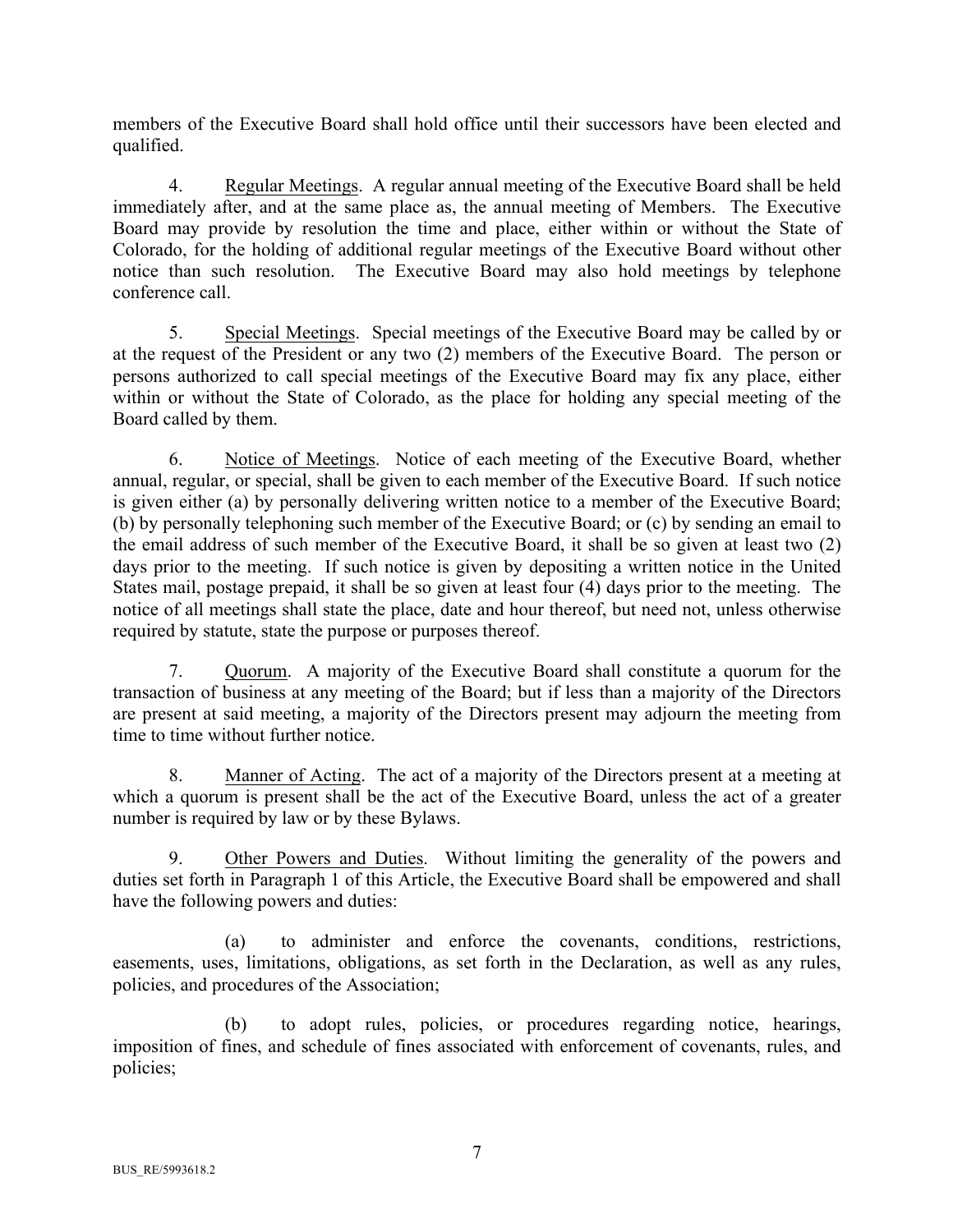(c) to adopt and amend from time to time rules, policies, or procedures governing the use and operation of the Common Elements, as provided in the Declaration;

(d) to have a capital reserve study prepared every five years to assist with the reserve fund described in Paragraph 10 of ARTICLE XII of these Bylaws and to develop rules, policies, or procedures concerning investing reserve funds;

(e) to keep in good order, condition, and repair, all the Common Elements and all items of personal property, if any, used in the enjoyment of the Project. No approval of the Members is required for expenditures for these purposes;

(f) to designate and remove personnel necessary for the operation, maintenance, repair, and replacement of the Common Elements;

(g) in accordance with the terms of the Declaration, to obtain and maintain in effect the insurance coverage specified in the Declaration to the extent that insurance is available from reputable carriers at costs which are not demonstrably unreasonable;

(h) to fix, determine, levy, and collect the pro-rated annual assessment to be paid by each of the Members toward the gross expenses of the Project, and to adjust, decrease, or increase, the amount of the assessments, and to credit any excess of assessments over expenses and cash reserves to the Members against the next succeeding assessment period;

(i) to levy and collect special assessments whenever, in the opinion of the Executive Board, it is necessary to do so in order to meet increased operating or maintenance expenses or costs, or additional capital expenses, or because of emergencies, subject to any limitations imposed by the Declaration, and further subject to the requirement that all special assessments shall be in statement form and shall set forth the detail of the various expenses for which the assessments are being made;

(j) to collect delinquent assessments by suit or otherwise and to enjoin or seek damages from a Member as provided in the Declaration and by these Bylaws; to enforce a late charge as the Board may fix by rule from time to time in connection with assessments remaining unpaid more than thirty (30) days from due date for the payment thereof; and to collect interest on unpaid assessments in accordance with Section 7.3 of the Declaration;

(k) to protect and defend the Project from loss and damage by suit or otherwise;

(l) to borrow funds in order to pay for any expenditure or outlay required pursuant to the authority granted by the provisions of the Declaration and these Bylaws, and to authorize the appropriate officers to execute all such instruments evidencing such indebtedness as the Executive Board may deem necessary, and such indebtedness shall be the several obligations of all the Members in the same proportions as they share the Common Expenses; provided, however, that the Board shall not borrow more than \$10,000.00 or cause the Association to be indebted for more than \$10,000.00 at any one time without the prior approval of a majority vote of the Members;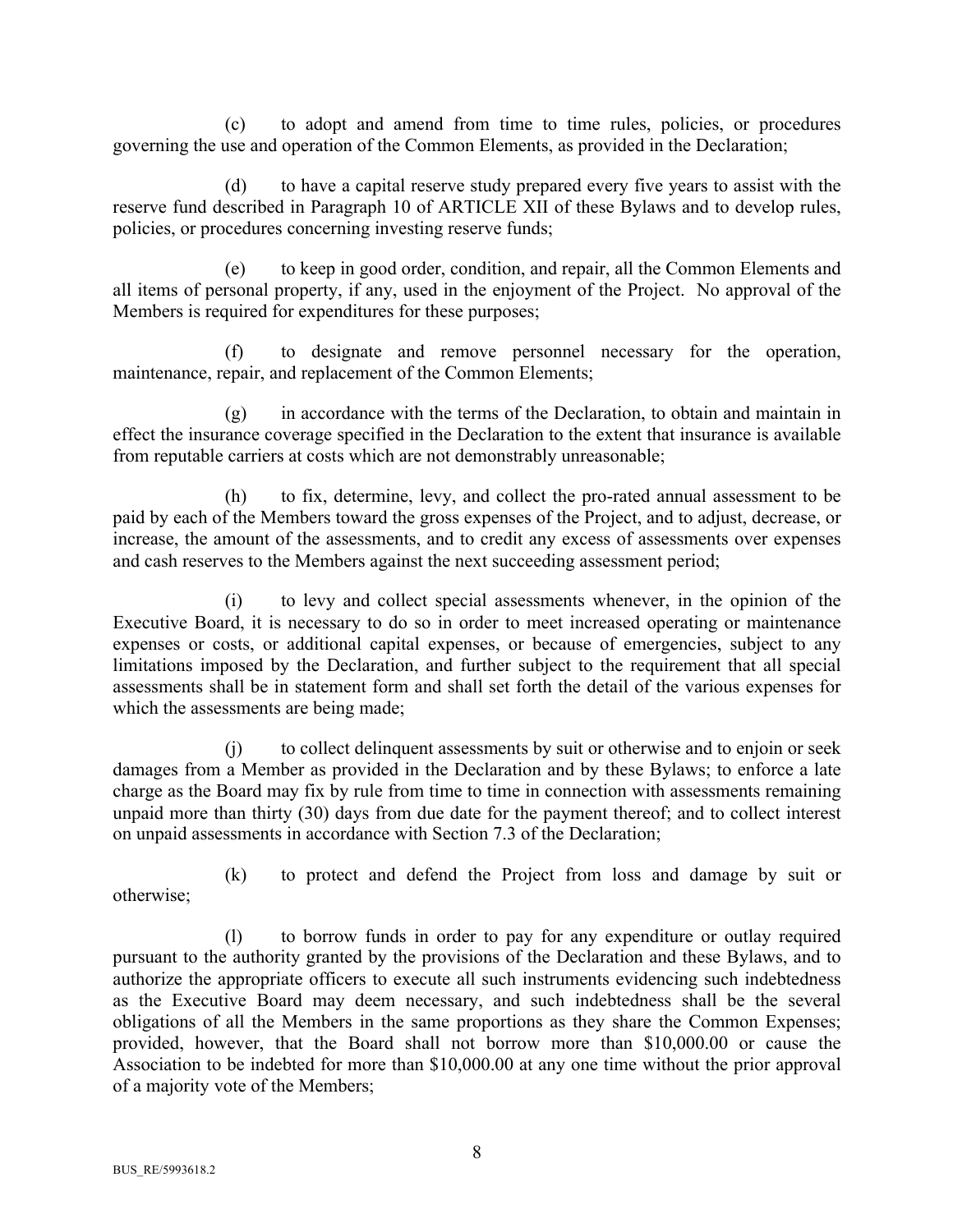(m) to enter into contracts within the scope of its duties and powers, including, without limitation, contracts with other homeowners associations or entities to provide services for the benefit of Members and their families, guests, tenants and invitees;

(n) to keep and maintain full and accurate books and records showing all the receipts, expenses, or disbursements of the Board and to permit examination thereof by Members and their mortgagees at convenient weekday business hours;

(o) to prepare and deliver annually to each Member a statement showing all receipts, expenses, or disbursements since the last such statement, including depreciation and other tax information; and

(p) in general, to carry on the administration of the Association and to do all those things necessary and responsible in order to further the common interests of the Members, all in accordance with the Declaration.

10. Vacancies. Subject to Declarant's rights set forth in the Declaration, any vacancy occurring in the Executive Board may be filled by the affirmative vote of a majority of the remaining members of the Executive Board. A member of the Executive Board who was elected to fill a vacancy shall be elected for the unexpired term of his or her predecessor in office.

11. Compensation. Members of the Executive Board shall not receive any stated salaries for their services, but by resolution of the Executive Board a fixed sum and expenses of attendance, if any, may be allowed for attendance at each regular or special meeting of the Executive Board; but nothing herein contained shall be construed to preclude any Director from serving the corporation in some other capacity and receiving compensation therefor.

12. Informal Action by Directors. Any action required by law to be taken at a meeting of the Executive Board, or any action which may be taken at a meeting of the Executive Board, may be taken without a meeting if a consent in writing, setting forth the action so taken, shall be signed by all of the members of the Executive Board.

13. Meetings by Telephone. Members of the Executive Board or any committee designated thereby may hold or participate in a meeting of the Executive Board or such committee by means of conference telephone or similar communications equipment provided that all such persons so participating in such meeting can hear each other at the same time.

## **ARTICLE VI OFFICERS**

1. Officers. The officers of the Association shall be a President, a Vice President, a Secretary, and a Treasurer. Any two or more offices may be held by the same person, except the offices of President and Secretary.

2. Election and Term of Office. The officers of the Association shall be elected at the first meeting of the Executive Board and thereafter at the next regular meeting of the Executive Board following each annual meeting of the Executive Board pursuant to Section 6.5 of the Declaration. If the election of officers shall not be held at such meeting, such election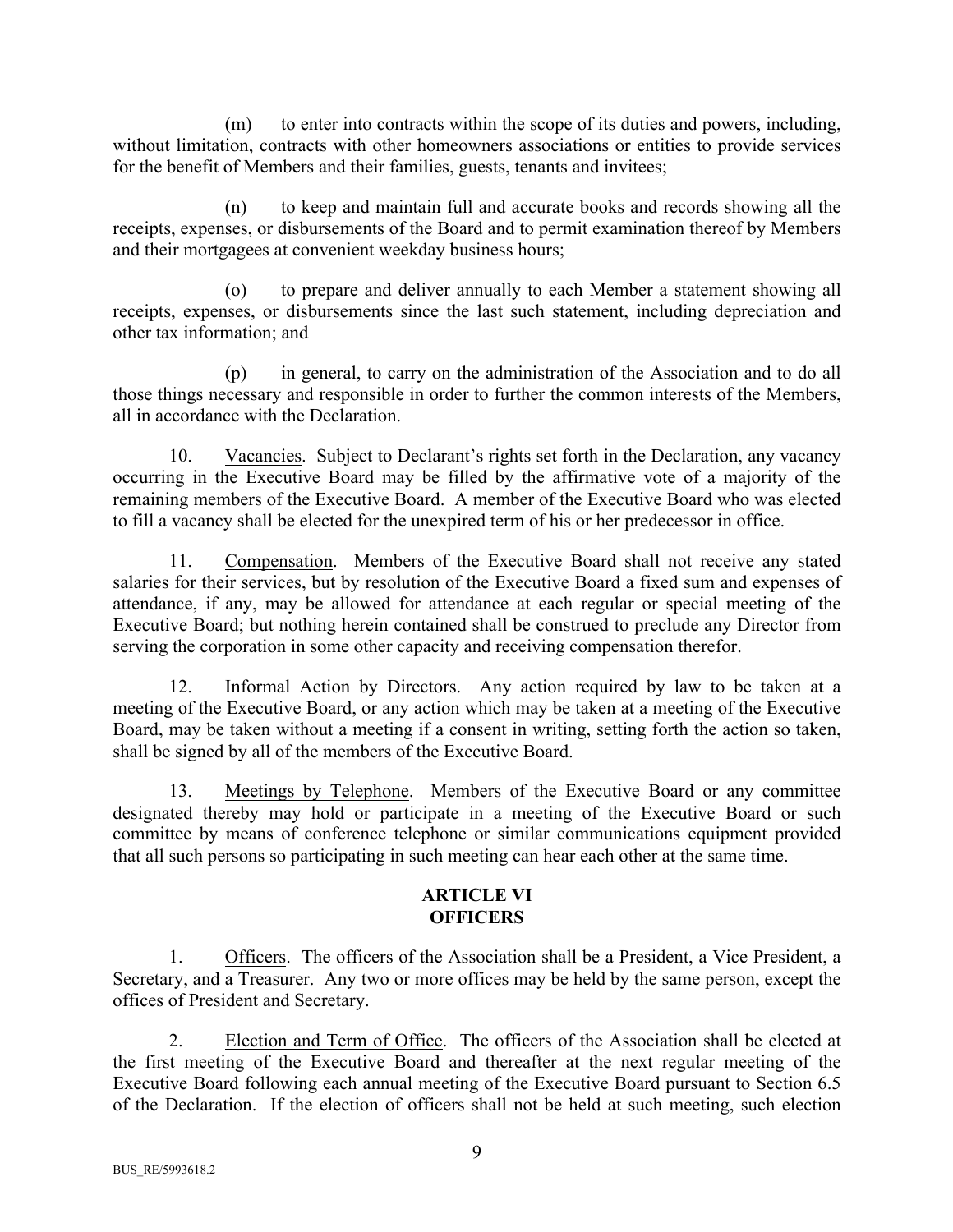shall be held as soon thereafter as conveniently may be. Each officer shall hold office until his or her successor shall have been duly elected and shall have qualified.

3. Removal. Any officer elected or appointed by the Executive Board may be removed by the Executive Board whenever in its judgment the best interests of the Association would be served thereby, but such removal shall be without prejudice to the contract rights, if any, of the officer so removed.

4. Vacancies. A vacancy in any office because of death, resignation, removal, disqualification or otherwise, may be filled by the Executive Board for the unexpired portion of the term.

5. President. The President shall be the principal executive officer of the Association and shall in general supervise and control all of the business and affairs of the Association. He or she shall insure that the orders and the resolutions of the Executive Board are carried out; shall preside at all meetings of the Members and of the Executive Board; and shall perform all duties incident to the office of President and such other duties as may be prescribed by the Executive Board from time to time. In addition, the President may sign, certify, and where applicable record, leases, mortgages, deeds, contracts, amendments to the Declaration and other instruments which the Executive Board has authorized to be executed, except in the cases where the signing and execution thereof shall be expressly delegated by the Executive Board or by these Bylaws or by statute to some other officer or agent of the Association.

6. Vice President. In the absence of the President or in event of his or her inability or refusal to act, the Vice President shall perform the duties of the President, and when so acting, shall have all the powers of and be subject to all the restrictions upon the President. Any Vice President shall perform such other duties as from time to time may be assigned to him by the President or by the Executive Board.

7. Treasurer. If required by the Executive Board, the Treasurer shall give a bond for the faithful discharge of his or her duties in such sum and with such surety or sureties as the Executive Board shall determine. The Treasurer shall receive and deposit in appropriate bank accounts all monies of the Association and shall disburse such funds as directed by resolution of the Executive Board; sign all promissory notes of the Association; sign all checks of the Association unless the Board specifically directs otherwise; keep proper books of account; at the direction of the Executive Board, cause an audit of the Association books to be made by a public accountant during any year in which annual expenditures meet or exceed \$250,000 or when requested by at least 1/3 of the Owners; and prepare an annual budget and a statement of income and expenditures to be presented to the membership at its regular annual meeting, and deliver a copy of each to the Members.

8. Secretary. The Secretary shall keep the minutes of the meetings of the Members and of the Executive Board in one or more books provided for that purpose; see that all notices are duly given in accordance with the provisions of these Bylaws or as required by law; be custodian of the corporate records; keep a register of the post- office and email address of each Member which shall be furnished to the Secretary by such Member; and in general perform all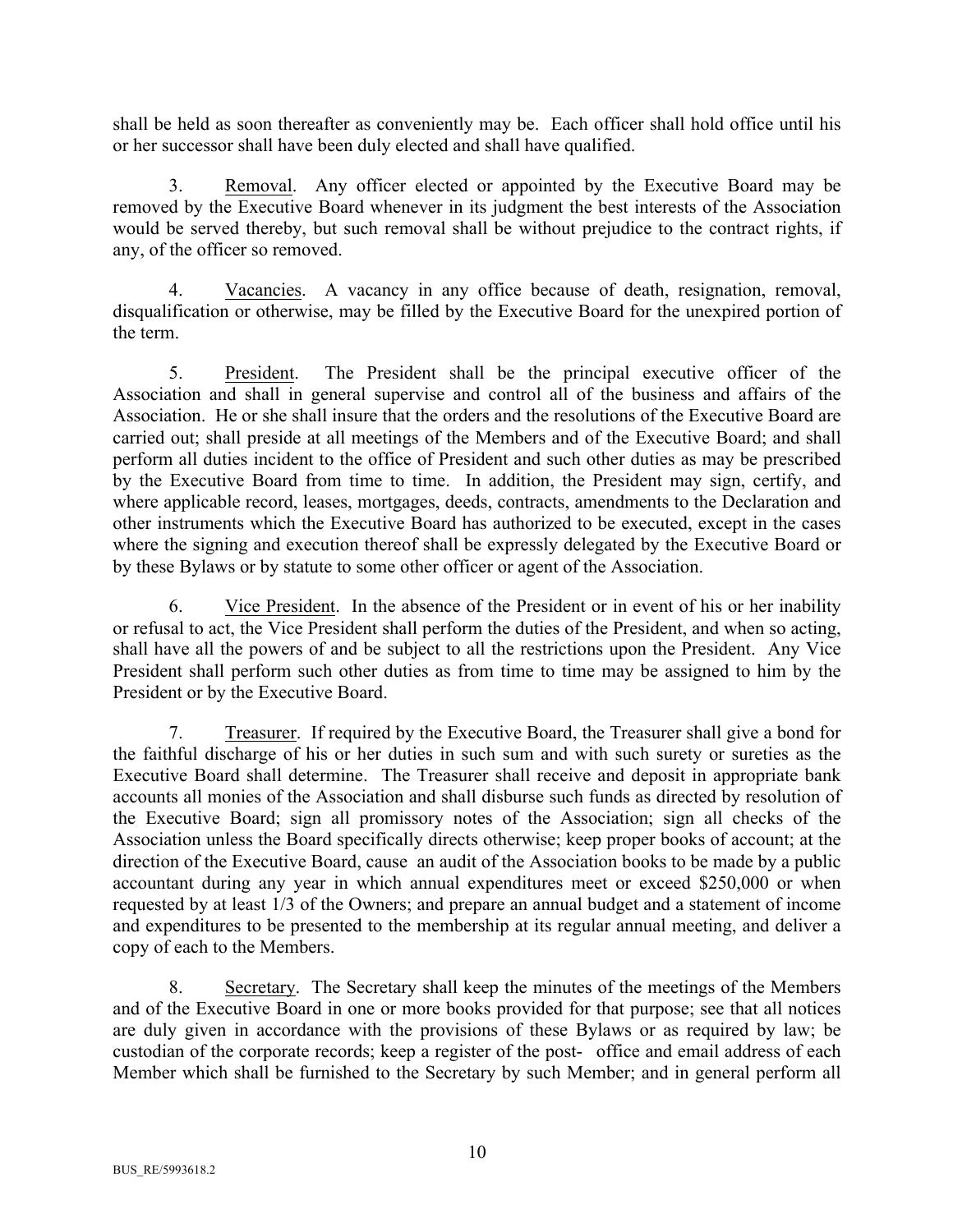duties incident to the office of Secretary and such other duties as from time to time may be assigned to him by the President or by the Executive Board.

## **ARTICLE VII COMMITTEES**

The Executive Board of the Association may appoint such committees as deemed appropriate in carrying out its purposes in accordance with C.R.S. §§ 38-33.3-303(3)(b) and 7- 128-206.

#### **ARTICLE VIII STANDARDS OF CONDUCT FOR MEMBERS AND OFFICERS OF EXECUTIVE BOARD**

Each member or officer of the Executive Board shall discharge his or her duties as a member or official of the Executive Board, including the duties as a member of a committee of the Executive Board: (a) in good faith; (b) with the care an ordinarily prudent person in a like position would exercise under similar circumstances; and (c) in a manner such member or officer reasonably believes to be in the best interests of the Association. Such member or officer may rely on information, opinions, reports, or statements, including financial statements and other financial data, if prepared or presented by (a) one or more officers or employees of the Association whom such member or officer reasonably believes to be reliable and competent in the matters presented: (b) legal counsel, a public accountant, or other person, as to matters such member or officer reasonably believes are within such person's professional or expert competence; or (c) in the case of a member of the Executive Board, a committee of the Executive Board of which such member is not a part, if such member reasonably believes the committee merits confidence. A member or officer of the Executive Board is not acting in good faith if such member or officer has knowledge concerning the matter in question that makes reliance otherwise permitted by the above unwarranted.

A member or officer of the Executive Board is not liable as such to the Association or its Members for any action taken or omitted as a member or officer of the Executive Board, if, in connection with such action or omission, such member or officer performed the duties of the position in compliance with this Article. Notwithstanding the forgoing, members and officers of the Executive Board that are appointed by the Declarant are required, in the performance of their duties, to exercise the care required of fiduciaries of the Members. With respect to the investment of reserve funds of the Association, the Directors and officers shall be subject to the standards set forth in Section 7-128-401 of the Colorado Revised Nonprofit Corporation Act.

#### **ARTICLE IX CONFLICTING INTEREST TRANSACTIONS**

1. Conflicting Interest Transactions. As used in this Article, "conflicting interest transaction" means: A contract, transaction, or other financial relationship between the Association and a member of the Executive Board of the Association, or between the Association and a party related to a member of the Executive Board, or between the Association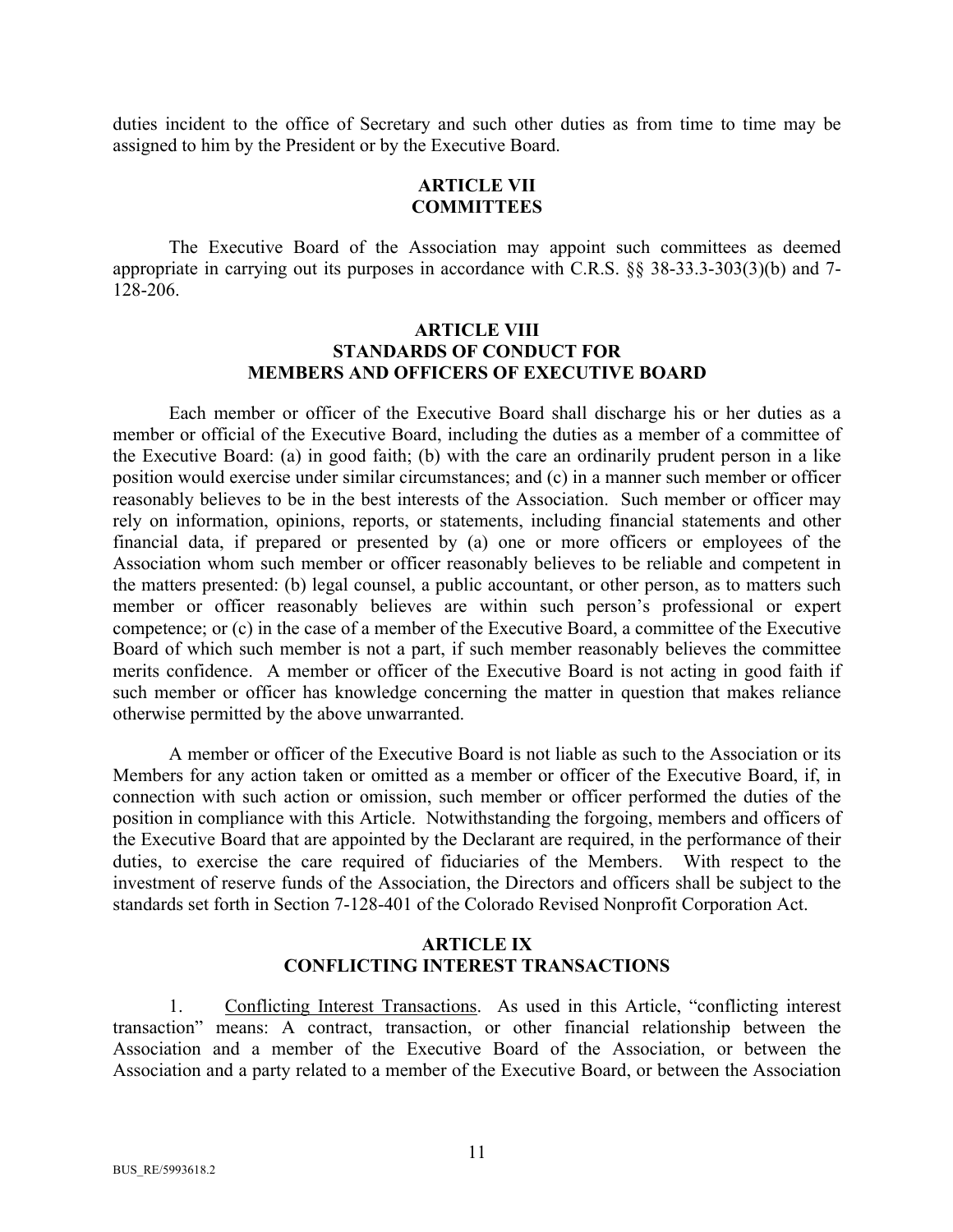and an entity in which a member of the Executive Board is a Director or officer or has a financial interest.

2. Prohibition Against Loans to Directors or Officers. No loans shall be made by the Association to its members or officers of the Executive Board. Any such member or officer who assents to or participates in the making of any such loan shall be liable to the Association for the amount of such loan until the repayment thereof.

3. Voidability of Conflicting Interest Transactions. No conflicting interest transaction shall be void or voidable or be enjoined, set aside, or give rise to an award of damages or other sanctions in a proceeding by a Member or by or in the right of the Association, solely because the conflicting interest transaction involves a member of the Executive Board of the Association or a party related to such member or an entity in which such member is a Director or officer or has a financial interest or solely because such member is present at or participates in the meeting of the Association's Executive Board or of the committee of the Executive Board that authorizes, approves, or ratifies the conflicting interest transaction or solely because such member's vote is counted for such purpose if:

(a) The material facts as to such member's relationship or interest and as to the conflicting interest transaction are disclosed or are known to the Executive Board or the committee, and the Executive Board or committee in good faith authorizes, approves or ratifies the conflicting interest transaction by the affirmative vote of a majority of the disinterested members of the Executive Board, even though the disinterested members are less than a quorum; or

(b) The material facts as to such members' relationship or interest and as to the conflicting interest transaction are disclosed or are known to the Members of the Association entitled to vote thereon, and the conflicting interest transaction is specifically authorized, approved, or ratified in good faith by a vote of the Members of the Association entitled to vote thereon; or

(c) The conflicting interest transaction is fair to the Association.

4. Approval of Conflicting Interest Transactions. Common or interested members of the Executive Board may be counted in determining the presence of a quorum at a meeting of the Executive Board or of a committee which authorizes, approves, or ratifies the conflicting interest transaction.

5. Party Related to a Member of the Executive Board. For purposes of this Article, a "party related to a member of the Executive Board" shall mean a spouse, a descendent, an ancestor, a sibling, the spouse or descendent of a sibling, an estate or trust in which the member of the Executive Board or a party related to such member of the Executive Board has a beneficial interest, or an entity in which a party related to such member is a director, officer, or has a financial interest.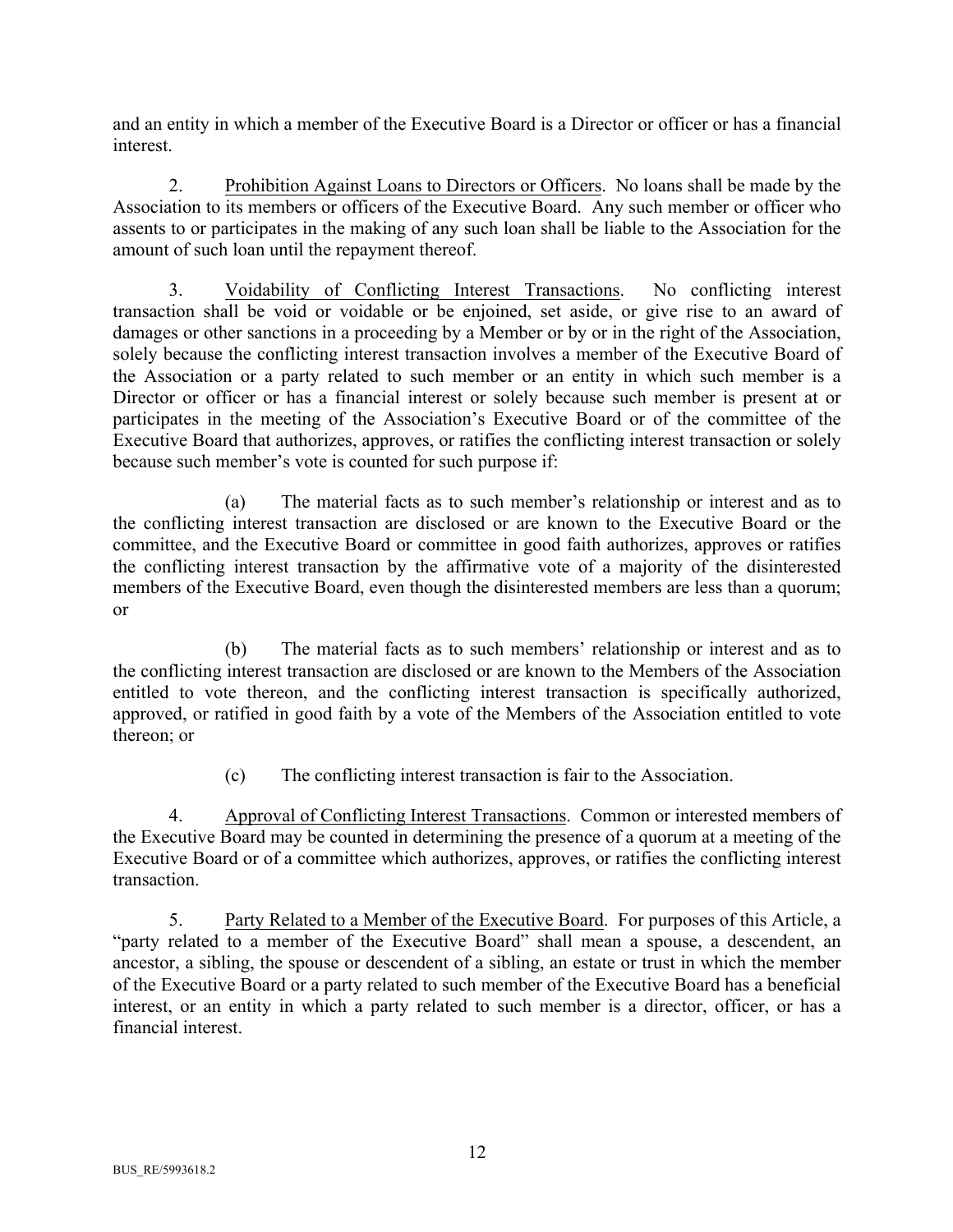#### **ARTICLE X INDEMNIFICATION**

1. Indemnification. To the extent permitted or required by the Act (as defined below) and any other applicable law and the Declaration, if any member of the Executive Board or officer (as defined below) of the Association is made a party to or is involved in (for example, as a witness) any proceeding (as defined below) because such person is or was a member or officer of the Executive Board of the Association, the Association shall (a) indemnify such person from and against any judgments, penalties, fines, amounts paid in settlement and reasonable expenses (including but not limited to expenses of investigation and preparation, and fees and disbursements of counsel, accountants or other experts) incurred by such person in such proceeding; and (b) advance to such person expenses incurred in such proceeding.

The Association may in its discretion (but is not obligated in any way to) indemnify and advance expenses to an employee or agent of the Association to the same extent as to a member or officer of the Executive Board.

The foregoing provisions for indemnification and advancement of expenses are not exclusive, and the Association may at its discretion provide for indemnification or advancement of expenses in a resolution of its Members or by the Executive Board, in a contract or in its Articles of Incorporation.

Any repeal or modification of the foregoing provisions of this Article for indemnification or advancement of expenses shall not affect adversely any right or protection stated in such provisions with respect to any act or omission occurring prior to the time of such repeal or modification. If any provision of this Article or any part thereof shall be held to be prohibited by or invalid under applicable law, such provision or part thereof shall be deemed amended to accomplish the objectives of the provision or part thereof as originally written to the fullest extent permitted by law, and all other provisions or parts shall remain in full force and effect.

As used in this Article, the following terms have the following meanings:

A. Act. The term "Act" means the Colorado Revised Nonprofit Corporation Act as it exists on the date these Bylaws are adopted, and as it may be thereafter amended from time to time. In the case of any amendment of the Act after the date of adoption of these Bylaws, when used with reference to an act or omission occurring prior to effectiveness of such amendment, the term "Act" shall include such amendment only to the extent that the amendment permits the Association to provide broader indemnification rights than the Act permitted prior to the amendment.

B. Member or Officer of the Executive Board. The term "member" or "officer" means (i) a member or officer of the Executive Board of the Association; and (ii) while an individual is a member or officer of Executive Board of the Association, the individuals serving at the Association's request as a partner, trustee, employee or agent of any association, partnership, joint venture, trust, other enterprise or employee benefit plan; and (iii) any other position (not with the Association itself) in which a member or officer of the Executive Board of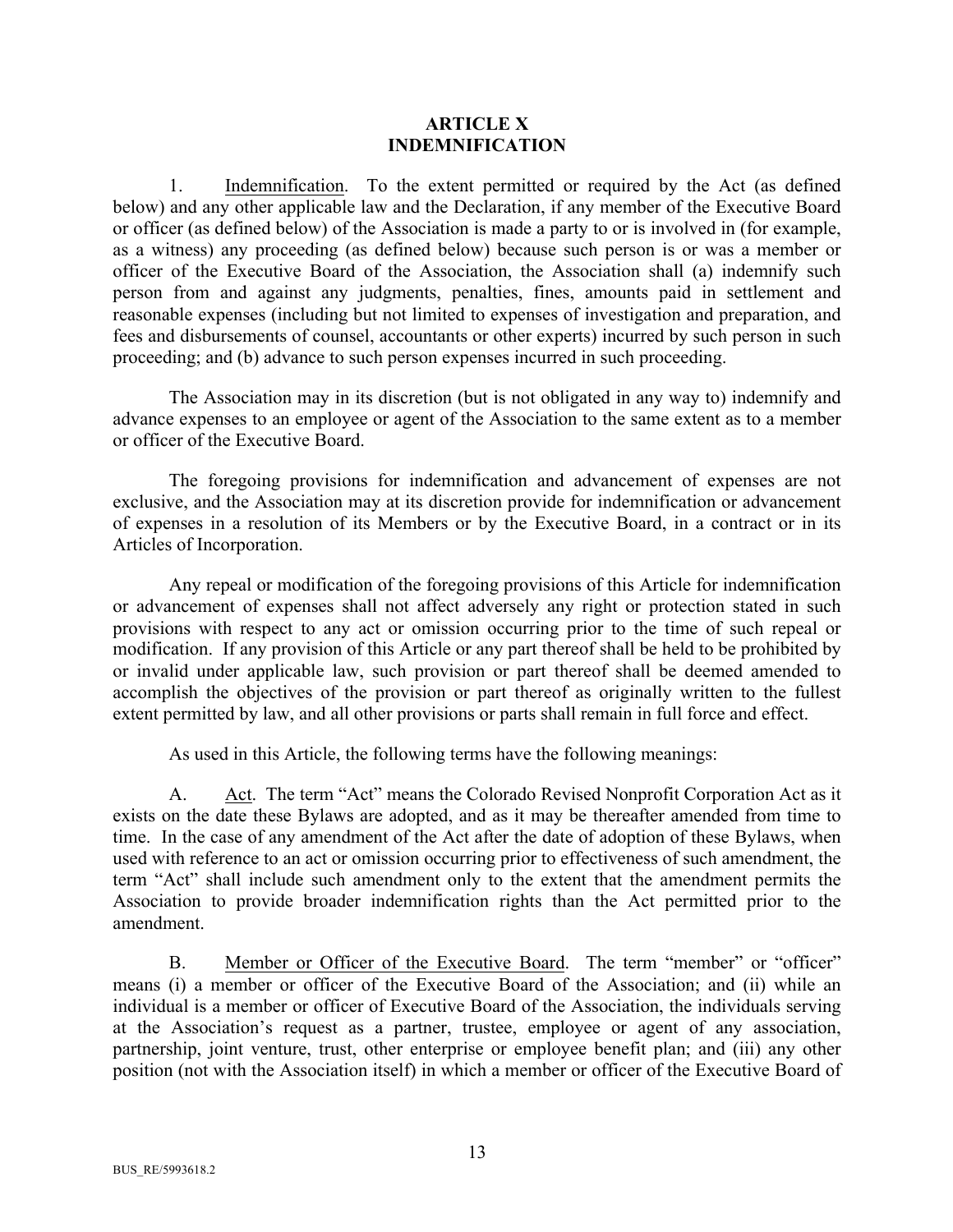the Association is serving at the request of the Association and for which indemnification by the Association is permitted by the Act.

C. Proceeding. The term "proceeding" means any threatened, pending or completed action, suit, or proceeding whether civil, criminal, administrative or investigative, and whether formal or informal.

# **ARTICLE XI AMENDMENTS AND COMPLIANCE**

1. Amendments. These Bylaws may be amended by a vote of a majority of a quorum of the Executive Board at a regular or special meeting of the Board. No amendment shall serve to shorten the term of any member of the Executive Board, or conflict with CCIOA or delete any provision which must be contained in these Bylaws under the terms of CCIOA or the Act, or conflict with the Articles of Incorporation of the Association or the Declaration.

2. Compliance with the Colorado Common Interest Ownership Act. These Bylaws are intended to comply with the requirements of CCIOA. If any of these Bylaws conflict with the provisions CCIOA, the provisions of CCIOA will govern the Association.

3. Conflict Between Documents. In the case of any conflict between the Articles of Incorporation of the Association and these Bylaws, the Articles shall control. In the case of any conflict between the Declaration and these Bylaws or the Articles of the Association, the Declaration shall control.

#### **ARTICLE XII NONPROFIT CORPORATION**

The Association is not organized for profit. No Member of the Association, member of the Executive Board, or a person from whom the Association may receive any property or funds, shall receive or shall be lawfully entitled to receive any pecuniary profit from the operations of the Association, and in no event shall any part of the funds or assets of the Association be paid as a dividend, or be distributed to, or inure to the benefit of, any member of the Executive Board. The foregoing, however, shall neither prevent nor restrict the following:

1. Reasonable compensation may be paid to any Member of the Association or member of the Executive Board acting as an agent or employee of the Association for services rendered in effecting one or more of the purposes of the Association; and

2. Any Member of the Association or member of the Executive Board may, from time to time, be reimbursed for his or her actual and reasonable expenses incurred in connection with the administration of the affairs of the Association.

# **ARTICLE XIII OBLIGATIONS OF THE MEMBERS**

1. Assessments. Except as otherwise provided in the Declaration, all Owners shall be obligated to pay the assessments imposed by the Association to meet the common expenses.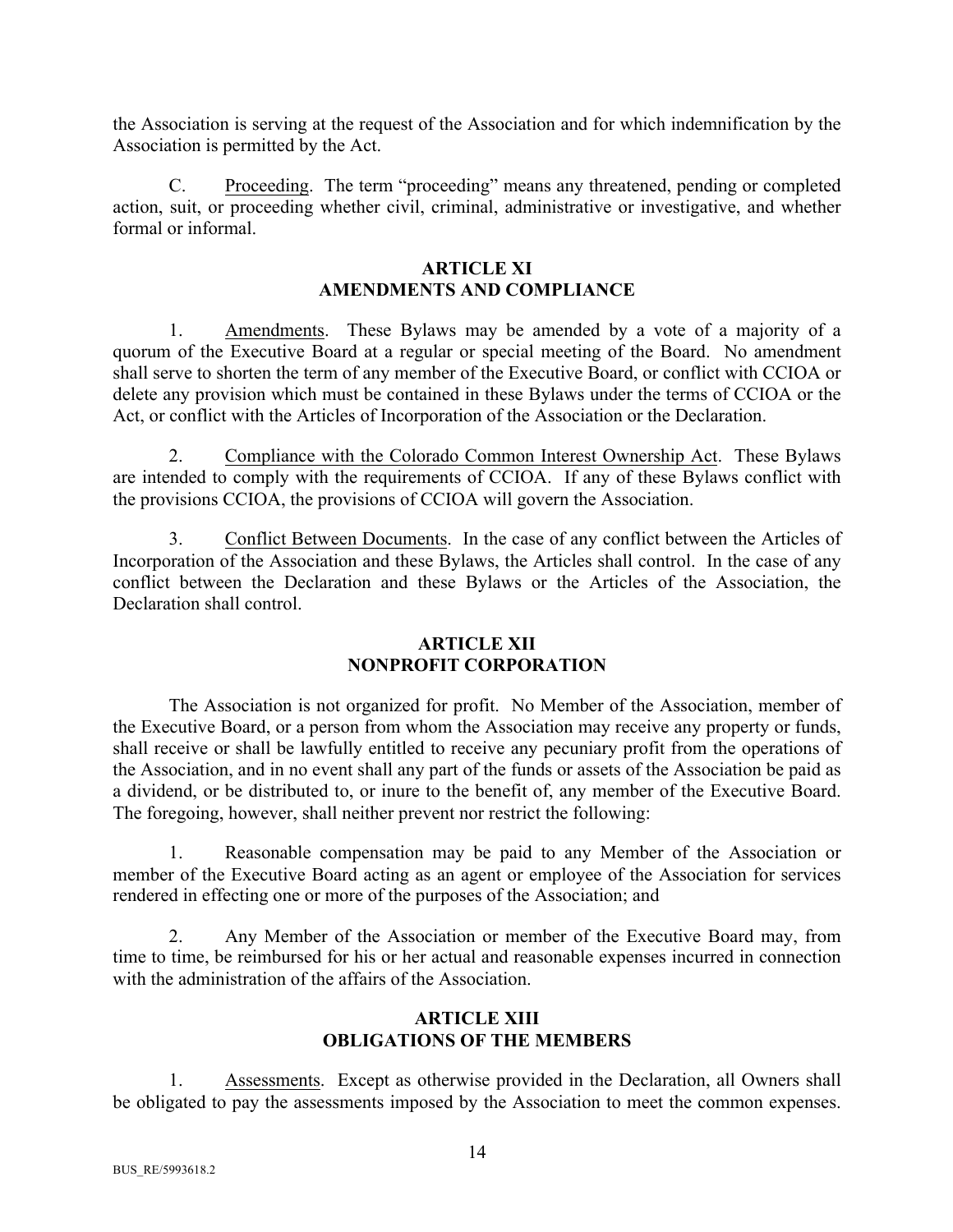Unless otherwise determined by the Association, the assessments, and any special assessments which are to be paid in periodic installments, shall be paid periodically in advance and shall be due and payable to the Association at its principal office, or as the Association may otherwise direct in any management agreement, without notice (except as otherwise required by the Declaration), on the first day of the payment period. A Member shall be deemed to be in good standing and entitled to vote at any Annual Meeting or Special Meeting of the Members, within the meanings of these Bylaws, if, and only if, he or shall have fully paid all assessments made or levied against him or her and the Unit owned by him or her.

2. Registration of Mailing Address. All Owners of each Unit shall have one and the same registered mailing address to be used by the Association for mailing of notices, demands, and all other communications. Such registered address shall be the only mailing address of a person or persons, firm, association, partnership, association, or other legal entity or such combination thereof to be used by the Association. Such registered address of an Owner or Owners shall be furnished by such Owners by the Secretary of the Association within five days after transfer of title. Such registration shall be in written form and signed by all of the Owners of the Unit or by such persons as are authorized by law to represent the interest of all Owners thereof. If no such address is registered or if all the Owners cannot agree, then the address of the Unit shall be deemed the registered address for the purposes of this Article until another registered address is furnished as required under this Article. If the Unit is the registered address of the Owners, then any notice shall have been deemed to be duly given if it is delivered to any person occupying that Unit, or, if such Unit is unoccupied, if the notice is held and available for the Owners at the principal office of the Association.

3. Assessments, Debts, and Other Obligations by Members. The assessments, debts, and other obligations assumed by the Owner include the following:

(a) The duty of Owners as set forth in the Declaration to reimburse the Association for repair or replacement of common elements, when such repair or replacement is occasioned by the negligent or willful act or omission of said Owner, his or her family members, employees, guests, or invitees;

(b) The duty to pay all annual, special, and other assessments provided for and governed by the Declaration and levied for any purpose authorized by the Declaration;

(c) The duty to indemnify and hold harmless each of the other Owners and the Association, pursuant to the Declaration, from any liability arising from the claim of any mechanics' liens against the common elements;

(d) The duty to adhere to and comply with all use restrictions of the Declaration;

(e) The obligation to submit to the appointment of the Association as attorney in fact for purposes of dealing with the Project upon its damage, destruction, or obsolescence as provided in the Declaration;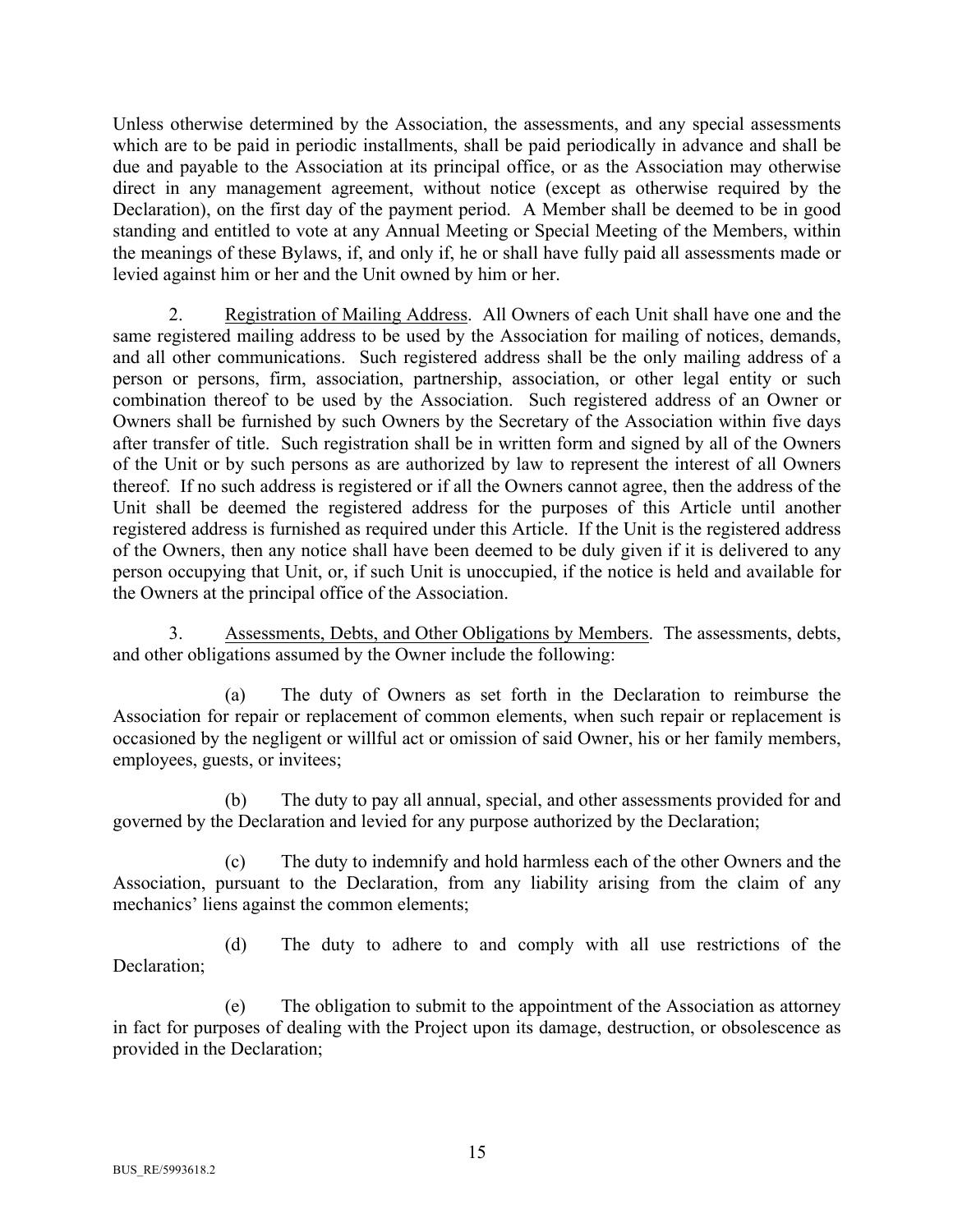(f) The restrictions, limitations, and prohibitions relative to partitioning, severing ownership interest in the common elements, and leasing Units as set forth in the Declaration; and

(g) Such other duties and obligations as may be imposed under the Declaration or these Bylaws and other Association documents.

#### **ARTICLE XIV**

# **BOOKS AND RECORDS; STATEMENT OF ACCOUNT**

1. Inspection. The records of receipts and expenditures of the Executive Board, including records or receipts and expenditures affecting common elements, and other books, records and papers of the Association, including (a) minutes of all Executive Board and Members meetings; (b) records of all actions taken by the Executive Board or Members by written ballot instead of holding a meeting; (c) records of all actions taken by a committee on behalf of the Executive Board in place of the Executive Board acting on behalf of the Association; (d) a record of all waivers of notices of meetings of Members and the Executive Board or any committee of the Executive Board; (e) the Declaration, the Articles of Incorporation of the Association, and these Bylaws as well as any management agreement and any rules and regulations of the Association; (f) resolutions adopted by the Executive Board relating to the characteristics, qualifications, rights, limitations, and obligations of the Owners or any class or category of Owners; (g) all written communications within the past three (3) years to Owners generally as Owners; (h) a list of the names and business or home addresses of the Association's current members and officers of the Executive Board; (i) the most recent annual report, if any; and (j) all financial audits or reviews conducted during the immediately preceding three (3) years, shall be available for inspection during convenient week day business hours by the Owners, their agents, their attorneys, their lenders, and to holders, insurers or guarantors of first mortgages at the principal office of the Association, upon five (5) business days' notice if: (x) the request is made in good faith, (y) the request describes with reasonable particularity the records sought, and (z) the records are relevant to the request. Copies of such records may be purchased at reasonable costs (not to exceed the actual cost per page to the Association). Notwithstanding the foregoing, no membership list or any part thereof may be obtained or used by any Person for any purpose unrelated to an Owner's interest as an Owner, without the written consent of the Executive Board; provided, further, that, without the written consent of the Executive Board, a membership list or any part thereof may not be: (a) used to solicit money or property unless such money or property will be used solely to solicit the votes of the Owner in an election to be held by the Association; (b) used for any commercial purpose, or (c) sold to or purchased by any Person. The Association shall maintain its records in written form or in form capable of conversion into written form. The Association or its agent shall maintain a record of Owners that permits preparation of a list of names and addresses of Owners, showing the number of votes for each Owner entitled to vote.

2. Statement of Account. In accordance with Section 14.4 of the Declaration upon fourteen (14) days' notice to the managing agent, if any, or to the Executive Board, and payment of a reasonable fee, any Owner shall be furnished a statement of the Owner's account setting forth the amount of any unpaid assessments or other charges due and owing from such Owner.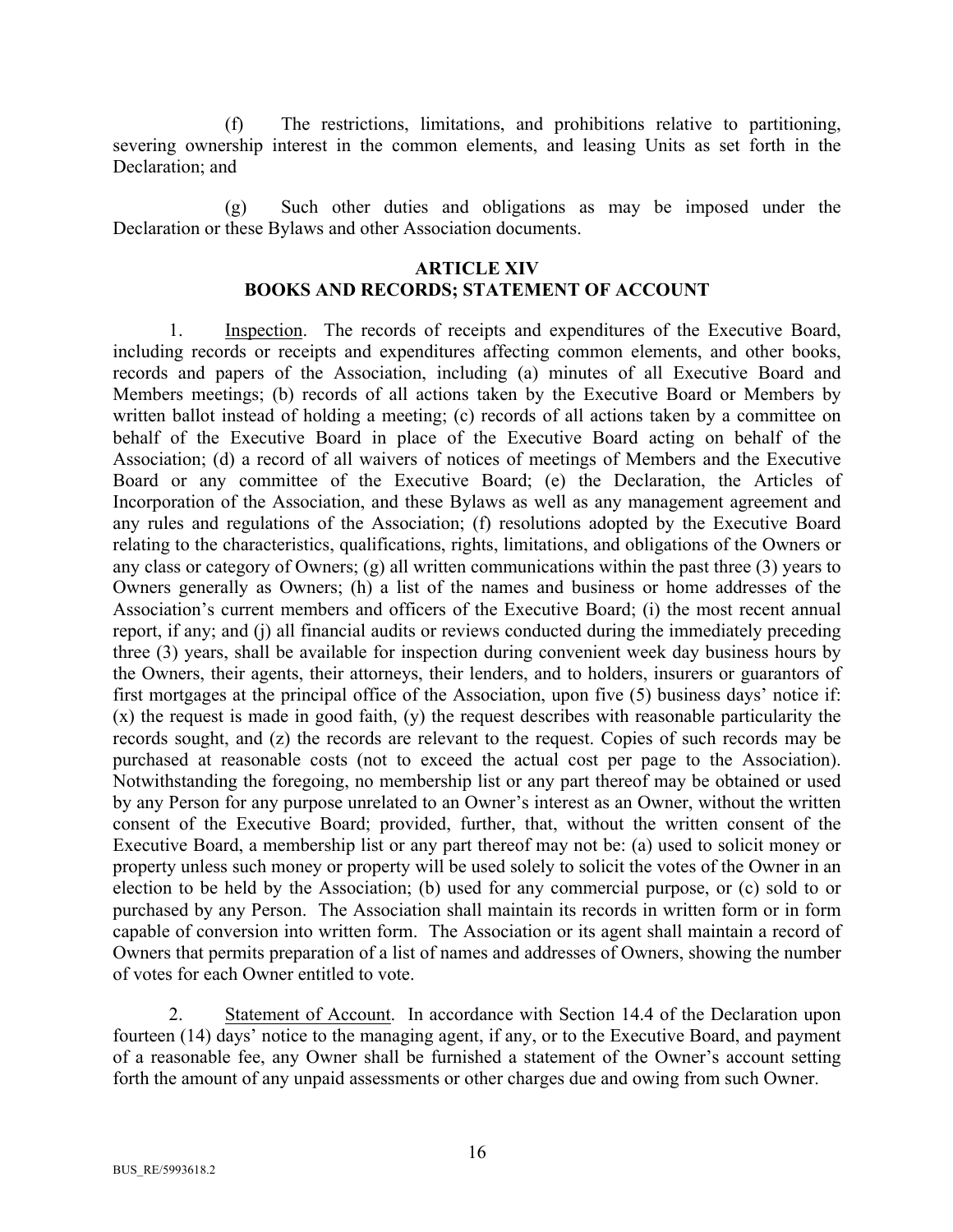3. Audit of Books. The books and records of the Association shall be subject to (a) an audit, using generally accepted auditing standards, or (b) a review using statements on standards for accounting and review services, in either case, by an independent and qualified person selected by the Executive Board, such person having at least a basic understanding of the principles of accounting as a result of prior business experience, education above the high school level, or bona fide home study (except that for an audit, such person shall be a certified public accountant). Such audit or review report shall cover the Association's financial statements, which shall be prepared using generally accepted accounting principles or the cash or tax basis of accounting. An audit shall be required only if at such time, the Association has annual revenue or expenditures of at least \$250,000; and such audit is requested by at least one-third of the Owners. A review shall be required only if requested by at least one-third of the Owners. Notwithstanding the foregoing, nothing shall preclude the Executive Board from requesting an audit or review of the Association's books and records from time to time on conditions established by the Executive Board. Copies of the results of an audit or review prepared pursuant to this subsection shall be made available upon request of any Owner beginning no later than thirty (30) days after its completion.

#### **ARTICLE XV CORPORATE SEAL**

The Association may have a seal in such form as shall be approved by resolution of the Executive Board.

## **ARTICLE XVI WAIVER OF NOTICE**

Whenever any notice is required to be given under the provisions of the Colorado Revised Nonprofit Corporation Act or under the provisions of the Articles of Incorporation of the Association or these Bylaws, a waiver thereof in writing signed by the person or persons entitled to such notice, whether before or after the time stated therein, shall be deemed equivalent to the giving of such notice.

#### **ARTICLE XVII FISCAL YEAR**

The fiscal year of the Association shall begin on the first day of January and end on the 31st day of December of every year, except that the first fiscal year shall begin on the date of incorporation of the Association.

#### **ARTICLE XVIII LIMITED LIABILITY**

As provided in the Declaration, neither the Association, the Executive Board, nor any officer, employee, Member, or agent of the same, shall be liable to any Owner, occupant or other person for any action or for any failure to act if the action taken or failure to act was in good faith and without malice.